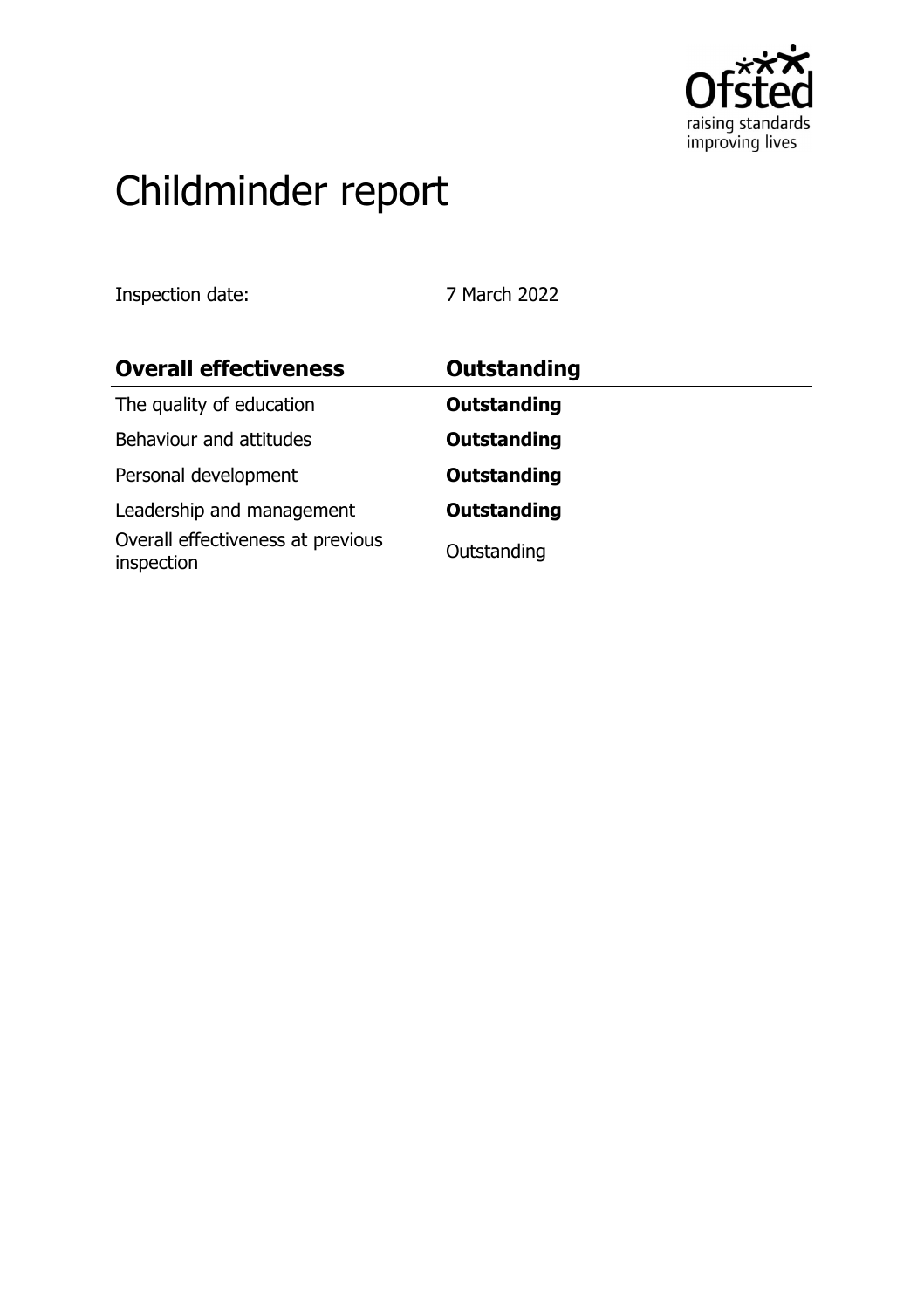

# **What is it like to attend this early years setting?**

### **The provision is outstanding**

Children are extremely well settled and happy in the childminder's care. They have warm, trusting relationships and children feel safe. This is shown by the way children readily approach the childminder and her assistant to share news and show them what they are doing. The childminder says that her ethos is that everyone should be kind. This is threaded through all aspects of the setting and is evident in the secure relationships seen.

Children's independence skills are exceptional. The childminder provides children with time and space so that they can do things for themselves. For example, they pour their own drinks, take off and hang up their own coats and even fold their gloves into pairs before putting them into the drawer. Children show pride and confidence as they complete small tasks, such as when they help to set the table for lunch and serve drinks to the other children.

Children are extremely well engaged in the activities and their concentration skills are excellent. They focus for long periods on their chosen books and creative activities. Children are also supported to persist at tasks. For example, when a disc rolls out of children's reach, the assistant encourages children to consider the best way to retrieve it. When the disc is finally retrieved, lots of praise is offered and children show pride in their achievement. This boosts children's self-esteem and confidence.

Throughout the COVID-19 pandemic, the childminder's setting remained open and she continued to support families. She changed the procedures for when children arrived. Parents dropped their children off at the door, to prevent the risk of transmission of the virus. Parents and children adapted well to this change.

## **What does the early years setting do well and what does it need to do better?**

- $\blacksquare$  The highly experienced childminder and her assistant know the children extremely well. They fully consider children's stages of development, interests and learning styles when they plan the curriculum. They observe and assess children's development and quickly identify any gaps in learning. Consequently, children make very good progress in their development and are extremely well prepared for school.
- $\blacksquare$  The childminder provides a very rich learning environment. There is a vast range of high-quality resources, inside and outdoors, that covers all areas of learning. These resources are all accessible to children so that they can make choices and take advantage of independent learning.
- $\blacksquare$  The childminder is very good at using spontaneous activities that arise to consolidate and extend learning further. For example, when children realise that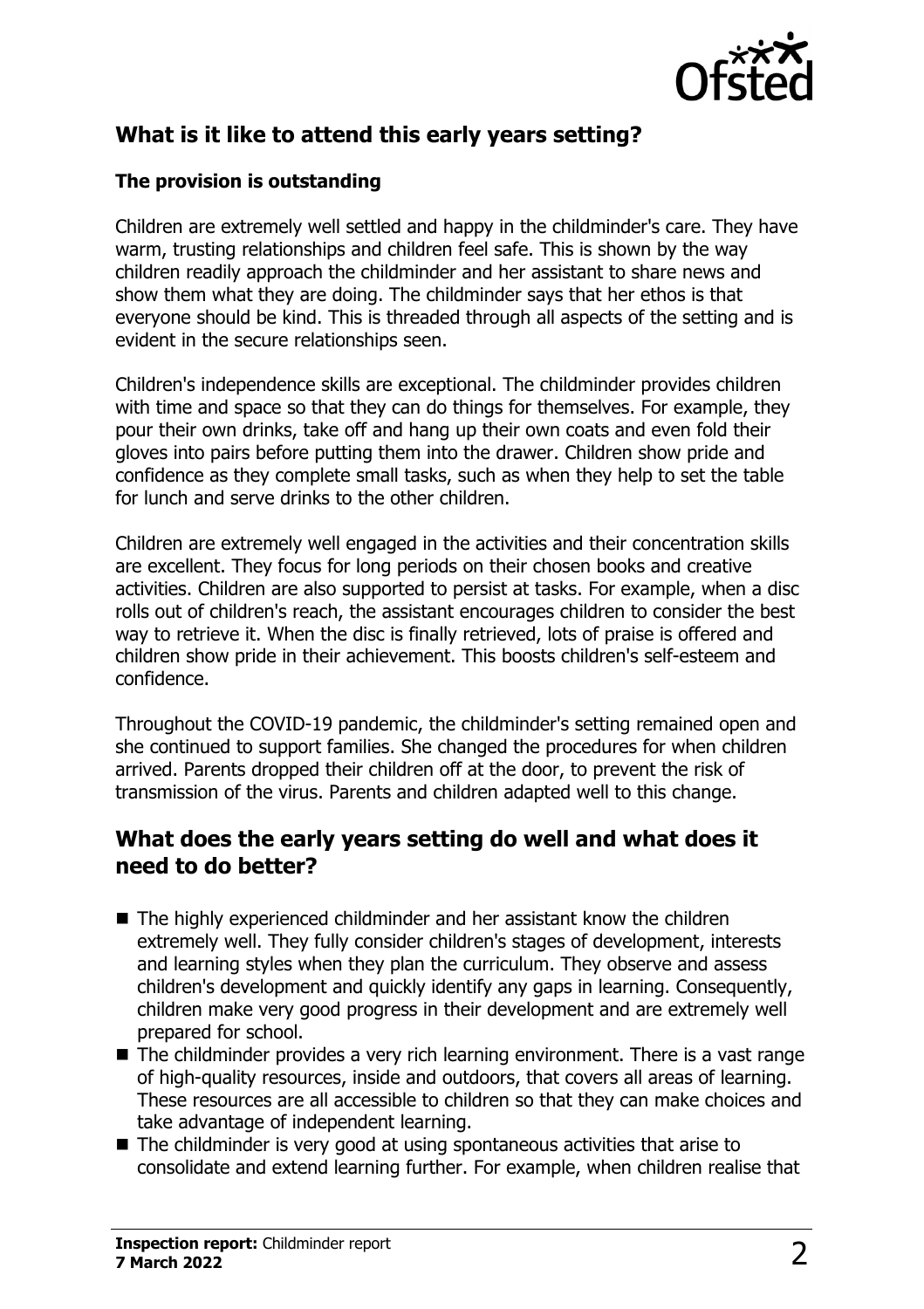

pieces of a rainbow puzzle resemble a smiley face, the childminder asks what expression is seen when the rainbow is turned the other way. Children quickly state that it is a sad face. The children are then encouraged to look in the mirror to experiment with different facial expressions. The childminder asks them to pull a worried, surprised and angry face. As a result, children learn to empathise and understand emotions.

- The childminder and her assistant support children's speech and language skills extremely well. They engage children in conversation to extend and build on their vocabulary and communication skills. Three-year-old children use complicated words as part of their conversations. For example, they talk about 'practising' their rolling skills as they roll discs in the garden.
- $\blacksquare$  Children develop excellent self-care skills and begin to understand healthy lifestyles. They learn about the importance of oral hygiene and the benefits of a healthy diet through routines, activities and stories. Children take home a toy called 'Overnight Sam', which they use to practise oral hygiene with. This resource is also used to continue the excellent learning between the setting and home.
- $\blacksquare$  The ambitious childminder has the highest standards of care and learning and strives to ensure that all children reach their full potential. The childminder and her assistant continually review their practice and undertake further training to build on their excellent skills. They are mindful of current topics to ensure that they support and enhance children's well-being and learning. For example, they have considered the impact that the COVID-19 pandemic has had on some children and their families. As a result, they have done training on topics such as childhood in crisis, children's voice and mental health first aid.
- $\blacksquare$  The childminder and her assistant have very strong partnerships with other professionals involved in children's care and learning. The childminder initiates the two-way communication immediately, to help develop highly effective information-sharing. She shares what children know and can do and their next steps in learning. In addition, she incorporates any information from additional key persons into her planning. This helps to provide a fully consistent approach to children's ongoing learning.
- $\blacksquare$  Partnerships with parents are excellent. The childminder ensures that parents are exceptionally well involved in their children's learning. She obtains information from parents about children's ongoing interests at home and uses this information to inform her planning. She also provides parents with a termly report about children's progress and gives parents home packs so that they can continue their children's learning at home. This ensures continuity of care and learning to a high degree.

# **Safeguarding**

The arrangements for safeguarding are effective.

The childminder and her assistant have a secure understanding of their role to safeguard the children they care for. They have an excellent understanding of the signs and symptoms of possible abuse and the procedures to follow to make timely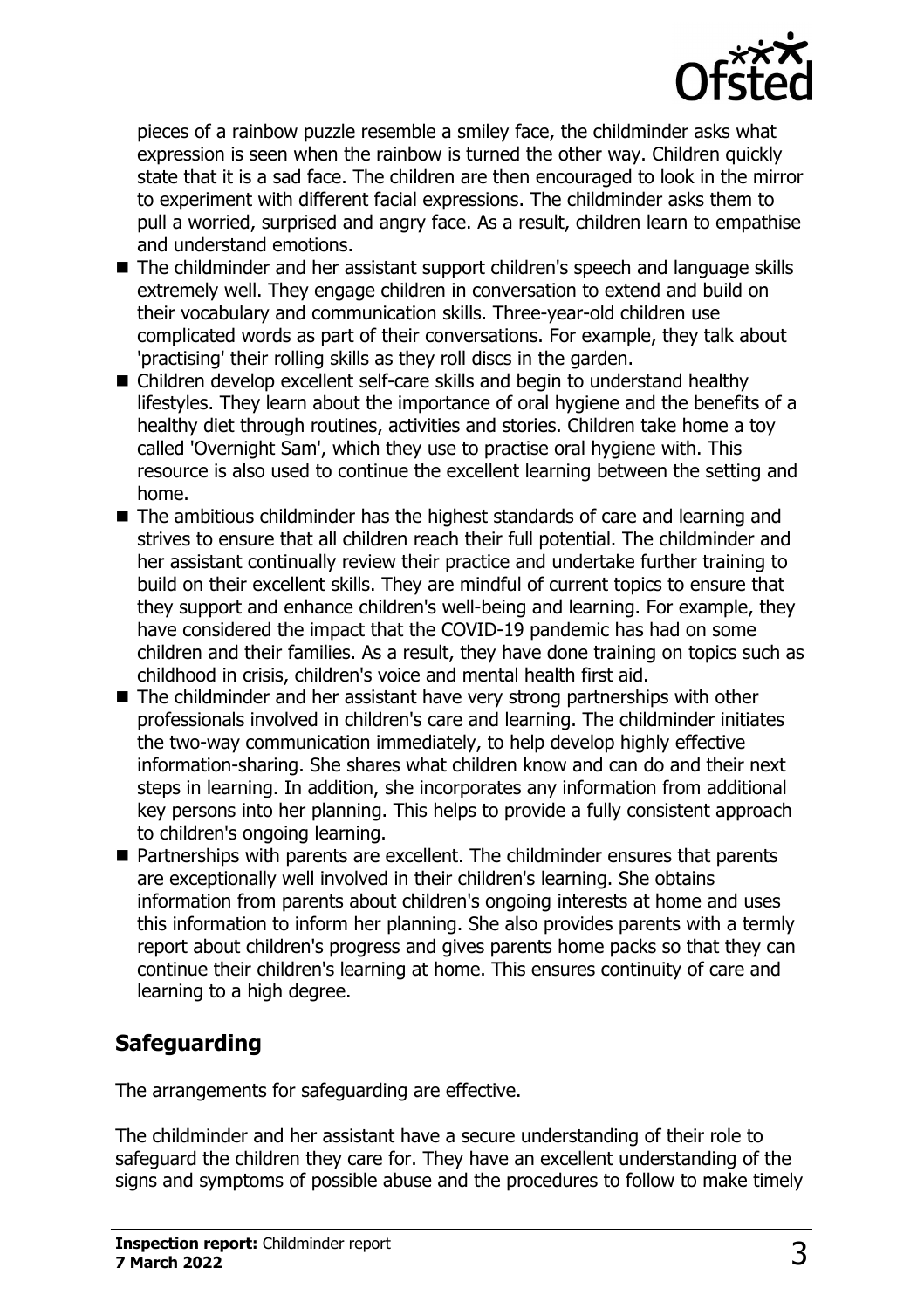

referrals. The childminder ensures that she and her assistant regularly update their training and knowledge in respect of all safeguarding matters and legislation. This includes the 'Prevent' duty. The childminder vigilantly follows her comprehensive policies and procedures and ensures that her referral methods are clearly in line with local arrangements. The environment is meticulously risk assessed. As a result, children are protected very well.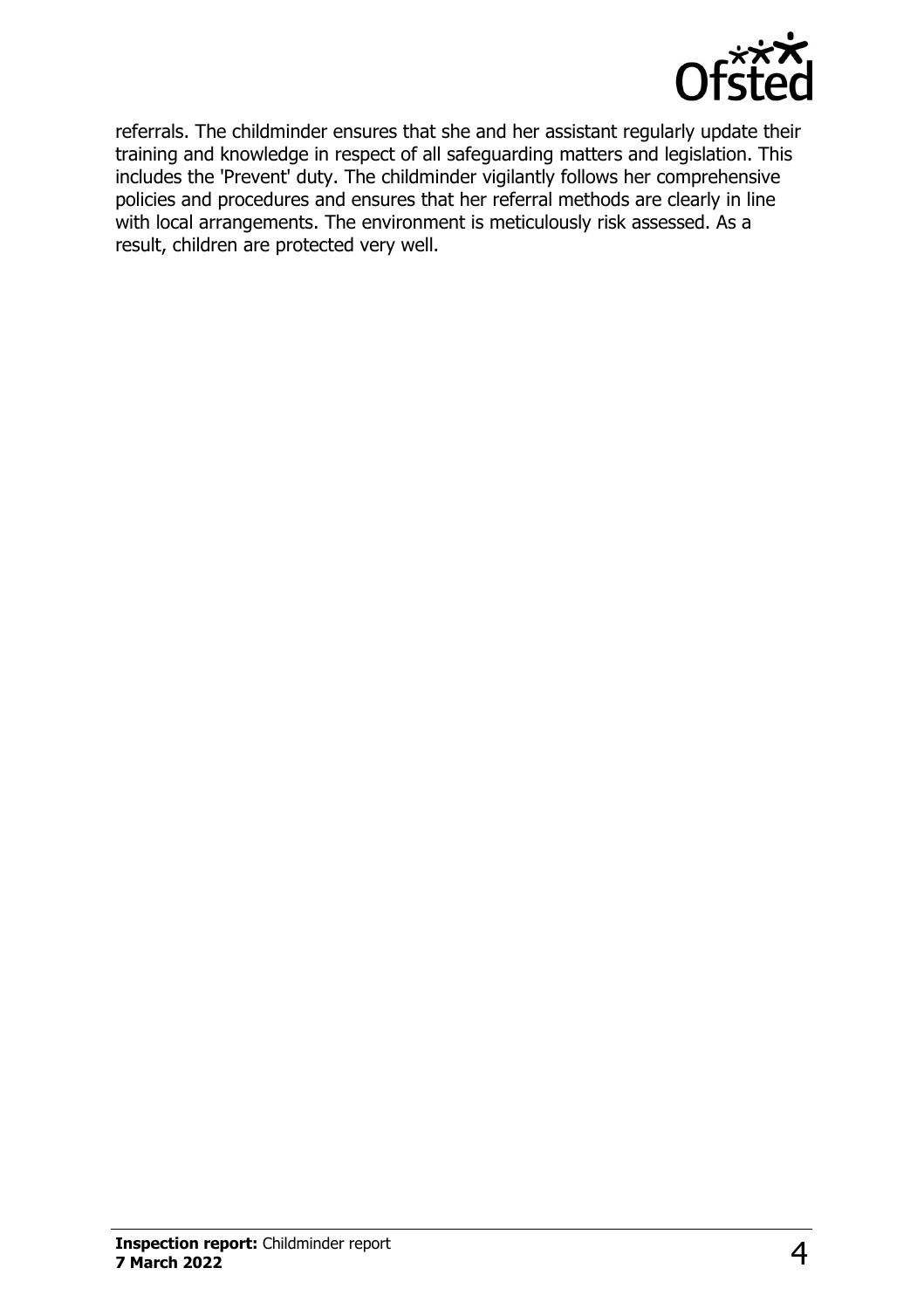

| <b>Setting details</b>                         |                                                                                      |
|------------------------------------------------|--------------------------------------------------------------------------------------|
| Unique reference number                        | EY102073                                                                             |
| <b>Local authority</b>                         | <b>Barnsley</b>                                                                      |
| <b>Inspection number</b>                       | 10117320                                                                             |
| <b>Type of provision</b>                       | Childminder                                                                          |
| <b>Registers</b>                               | Early Years Register, Compulsory Childcare<br>Register, Voluntary Childcare Register |
| Day care type                                  | Childminder                                                                          |
| Age range of children at time of<br>inspection | $0$ to $11$                                                                          |
| <b>Total number of places</b>                  | 12                                                                                   |
| Number of children on roll                     | 23                                                                                   |
| Date of previous inspection                    | 28 July 2015                                                                         |

# **Information about this early years setting**

The childminder registered in 2002 and lives in Barnsley, South Yorkshire. She operates from Monday to Friday all year round, except for family holidays and bank holidays. The childminder has a relevant early years qualification at level 3. She provides funded early education for two-, three- and four-year-old children. The childminder works with an assistant.

# **Information about this inspection**

#### **Inspector**

Helene Terry

#### **Inspection activities**

- This was the first routine inspection the childminder received since the COVID-19 pandemic began. The inspector discussed the impact of the pandemic with the childminder and has taken that into account in their evaluation of the setting.
- $\blacksquare$  The childminder and the inspector discussed the planning of the curriculum and how the setting and resources are used.
- $\blacksquare$  The inspector observed the activities the childminder provides for children.
- $\blacksquare$  The inspector had discussions with the childminder and her assistant. She looked at relevant documentation and evidence of the suitability of adults in the setting.
- $\blacksquare$  The inspector took account of the written views of parents.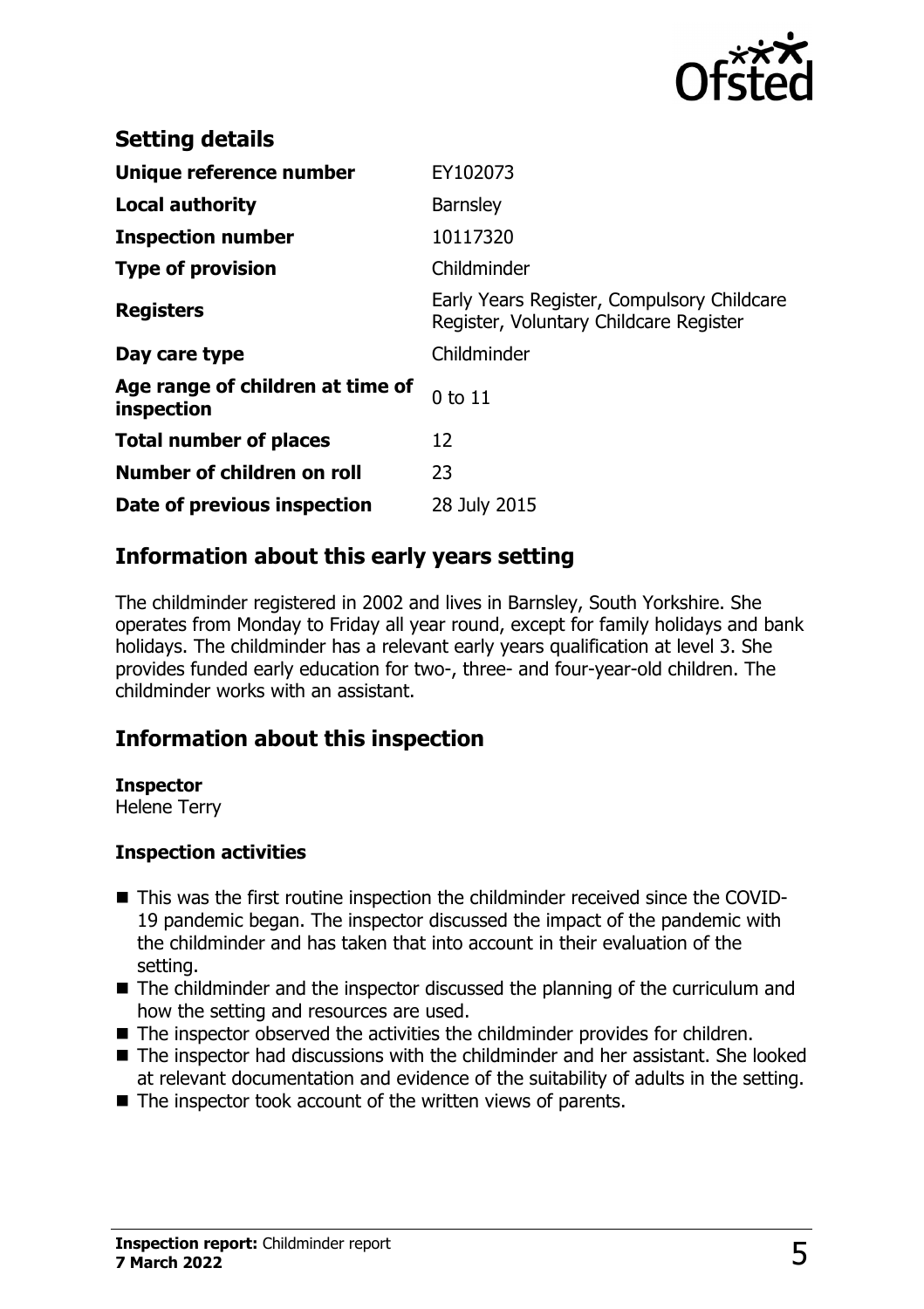

We carried out this inspection under sections 49 and 50 of the Childcare Act 2006 on the quality and standards of provision that is registered on the Early Years Register. The registered person must ensure that this provision complies with the statutory framework for children's learning, development and care, known as the early years foundation stage.

If you are not happy with the inspection or the report, you can [complain to Ofsted](http://www.gov.uk/complain-ofsted-report).